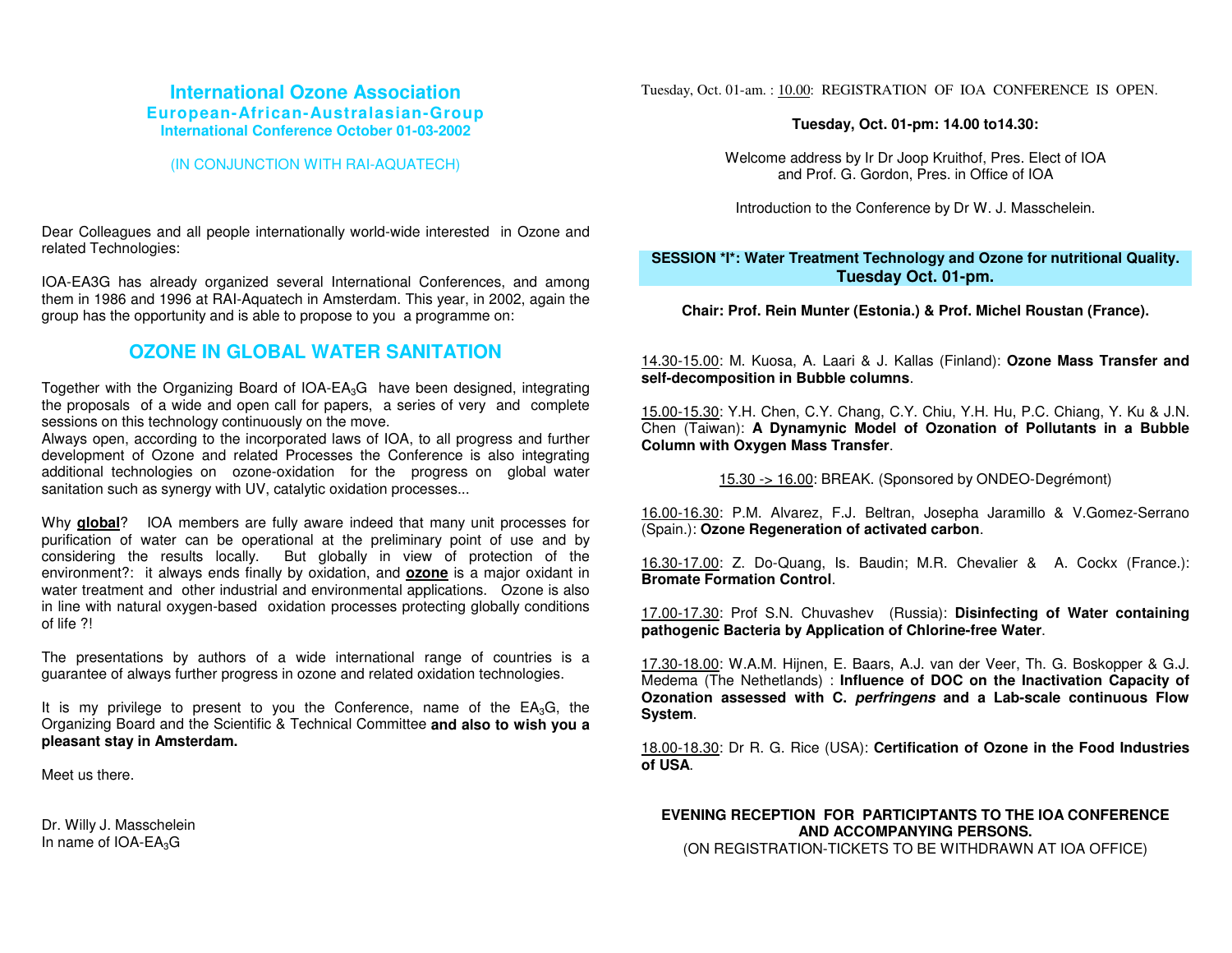### **SESSION \*II\*: UV & Advanved OxidationWednesday Oct. 02-am.**

**Chair: : Prof. Andras Dombi (Hungary) & Dr Steve Lambert (UK).**

09.00-09.30: Dr J.R. Bolton & M.I. Stefan (Canada): Fundamental photochemical **Approach to the Concepts of Fluence Rate and Electrical Energy Efficiency in photochemical Degradation Reactions**.

0.9.30-10.00: Dr Y.A. Lawryshyn & Dr B. Cairns (Canada): **UV Disinfection of Water; the Need for UV Reactor Validation**.

10.00-10.30: Dr G.F. Ijpelaar, Dr B.van der Veer, Dr G. Medema & Dr J.C. Kruithof (The Netherlands): **By-Product Formation during UV Disinfection of a pretreated Surface Water**.

10.30-11.00: BREAK. (Sponsored by WEDECO)

11.00-11.30: M. I. Stefan, Dr J.C. Kruithof, P.C. Kamp & M. Welling (Canada & The Nerderlands): **Kinetic Parameters of Herbicide Photo-degradation in drinking Water Treatment**.

11.30-12.00: J. Sanz, J.I. Lombrana, R. Rodriguez, A. Urkiaga, M. Gutiérrez & L. de las Fuentas (Spain.): **UV/H2O2 - Effect on biodegradability**.

12.00-12.30: A. Urkiaga, L. de las Fuentes, L. Barcena, & M. Gutierrez (Spain): **Evaluation of different advanced Oxidation Technologies for organic Pollutants Removal in aqueous Streams**.

12.30-14.00: LUNCH TIME.

## **SESSION \*III\*: Ozone-oxidation-catalytic Oxidation Processes. Wednesday Oct 02-pm.**

**Chair: Dr Fr. R Luck (France) & Dr G.F .IJpelaar (The Netherlands).**

14.00-14.30: Prof. B. Legube, H.X. Fu & Dr N. Karpel Vel Leitner (Fr): **Catalytic Ozonation with Ru/CeO2-TiO2 Catalyst**.

14.30-15.00: Dr I. Ilisz & Prof. A. Dombi (Hungary): **TiO2-based heterogeneous photocatalytic Water Treatment combined with Ozonation**.

15.00-15.30: Y. Onari, S. Iwasaki, O. Yoshioka & M. Takahashi (Japan): **Advanced Oxidations of endocrine disrupting Chemicals in Water by O3-TiO2-UV**.

15.30-16.00: BREAK. (Sponsored by ONDEO-Degrémont)

16.00-16.30: Fr. Beaudouin, Fr. Ménard & Dr Fr. Luck (France.): **Removal of Organic compounds by advanced Oxidation/reverse Osmosis**.

16.30-17.00: S. Preis, J.L. Falconer, K. Magrini-Bair, E. Wolfrum & J. Kallas (Finland & USA): **Gas-phase photocatalytic Oxidations**.

17.00-17.30: Prof. F. J. Beltran, Fr. J. Rivas, R. Montero-de-Espinosa, P.M. Alvarez & J.F. Garcia-Araya (Spain.): **Heterogeneous catalytic Oxidations (example: oxalic in water)**.

17.30-18.00: Prof. M.M. Ksenofontova, A.N. Mitrofanova, N.A. Mamleeva, A.N. Pryakhin & Prof. A.N. Lunin (Russia): **Lignosulfonate Ozonation in the Presence of transition Metal Ions**.

18.00-18.30: Dr F. De Smeth, Drs H. Vankerkhoven & Prof. C. Vinkier (Belgium): **Advanced Oxidation Processes in the Removal of Organics from Silicon Surfaces in IC Manufacturing: theoretical Concepts**.

ADJOURN.